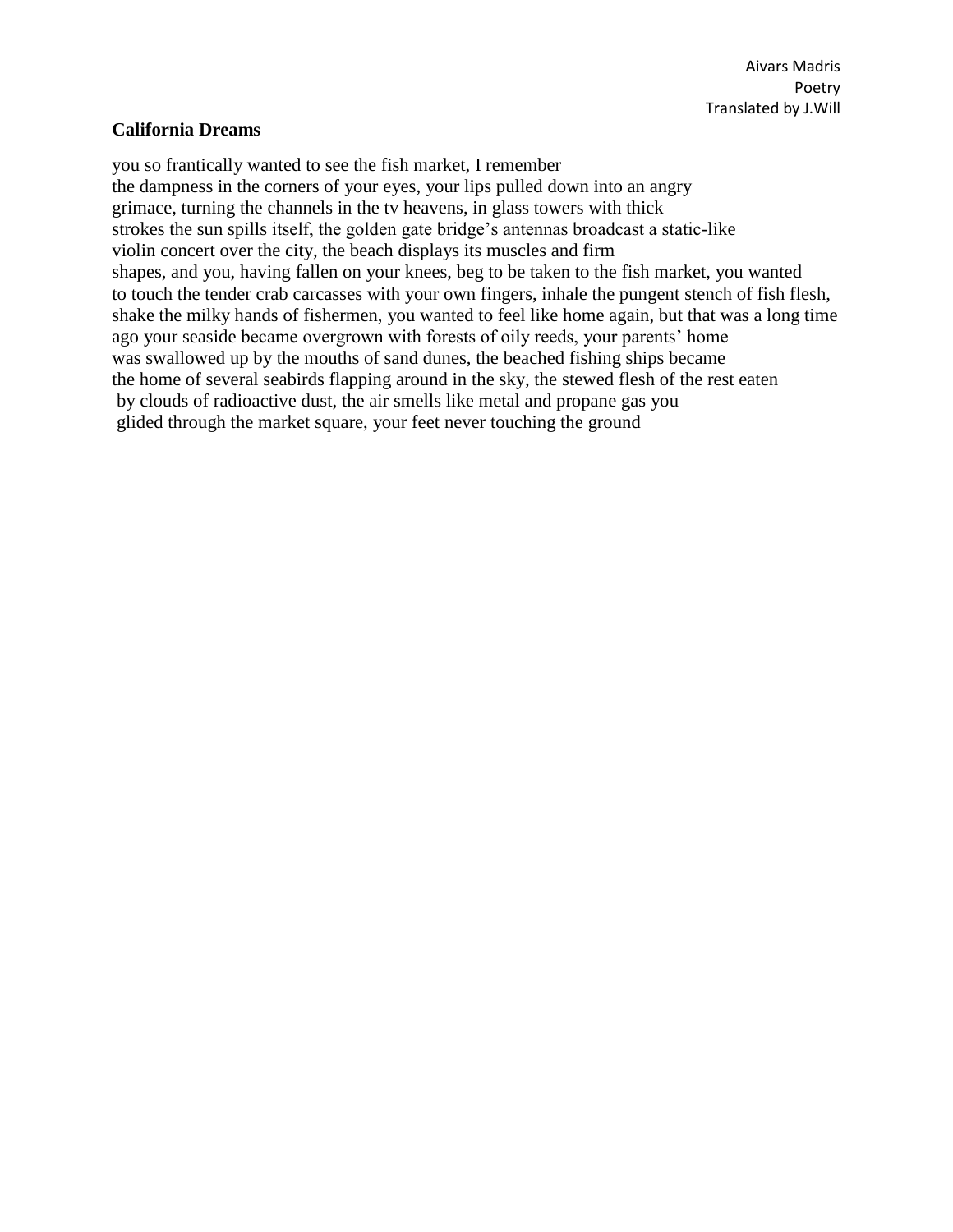the southern wind runs through your hair, your curls rise and fall lightly, I am unable to reach you, my fingers burn the background is blurred like a watercolor doodled in drunkenness, I see your mark everywhere the impression left by your body your warmth in a slept -in bedsheet the words you said – they are still frozen in space I broke all the mirrors, which recorded your image I burned the objects, which you had touched I didn't know what to do with myself each cell, each atom like litmus imbued with your being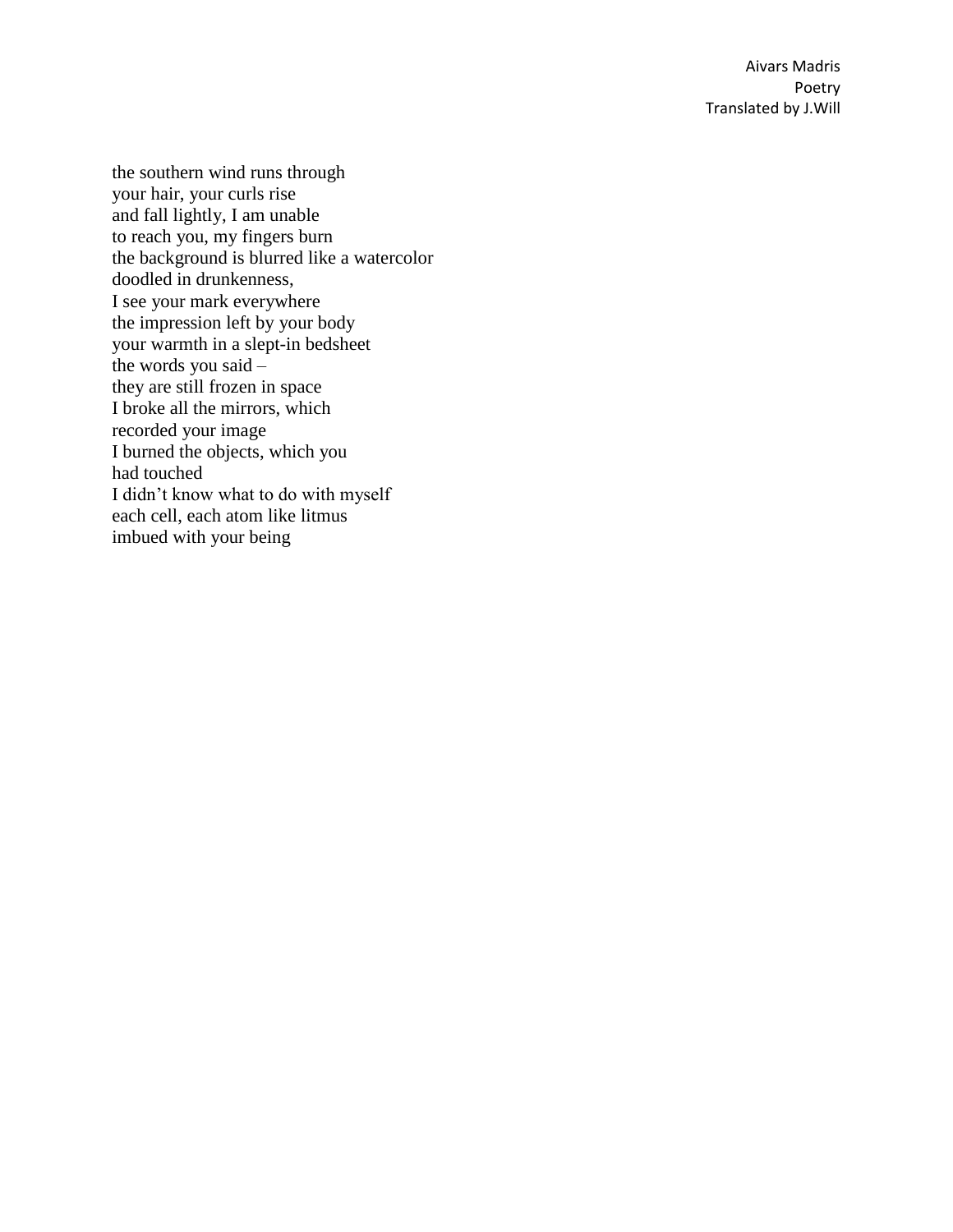On Friday evenings we open up like blossoms

like a gasping sprinter Friday night rides in we await in our little nest behind natty curtains we lie down on the carpet, ruffle ourselves up like pigeons while watching the evening news, we wait a long time, until the baby's crying next door quiets down and calm takes over the room, we slowly warm up, we feel, that steam is flowing into our veins we start to make love, we up the tempo, it wasn't exactly easy on the carpet – our legs slid around, the floor made us sore and what's more a second later it became so hot, that the sweat irritated my eyes but I did not give up, you were close to climaxing, there was no doubt, that a happy ended was in store for our little family porn film, I saw out of the corner of my eye, that for our whole life we will lie down and look at the ceiling, roll vanilla cigarettes and talk about the neighbors down to the smallest detail – the young couple, both our age, calm and quiet people everyone knows, that they got two small kids, a gray audi universal and they are waiting very impatiently, until Friday night comes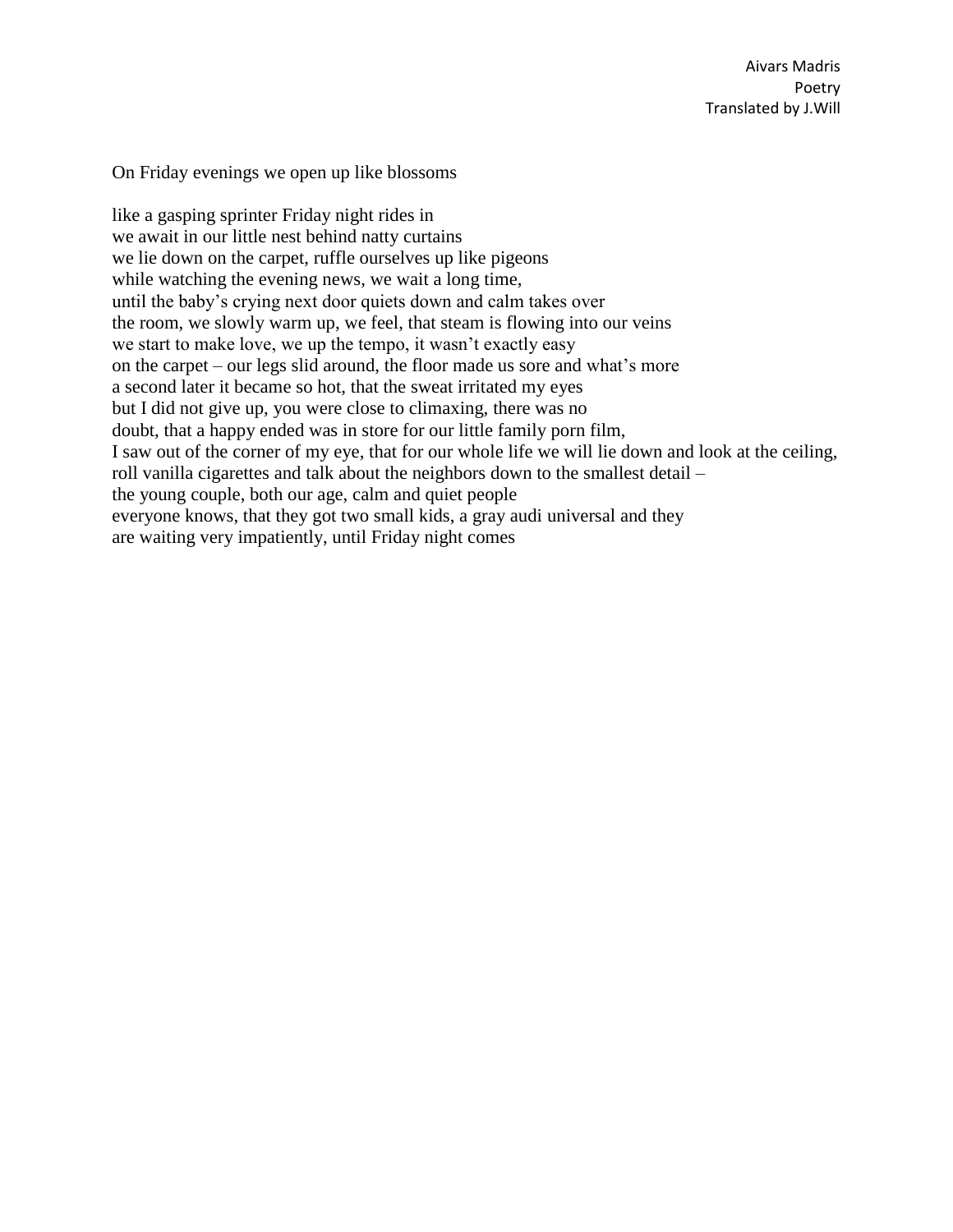I remember, how you taught me to recognize colors an early summer morning, after a sleepless night I lie down beside you, a dust storm out the window it smells like wet moss, you turn restlessly in your sleep your nostrils expand and contract, pastel tones stream from you I hold my breath, so I don't accidentally say too much I observe our reflections in the glassed door sections your blue eyes, pale orangish skin, a strip of a brown shirt and everything, that I am able to offer the world to behold you're not there at all – pressed up to my side is a flickering rainbow, a warm, agile spectral circle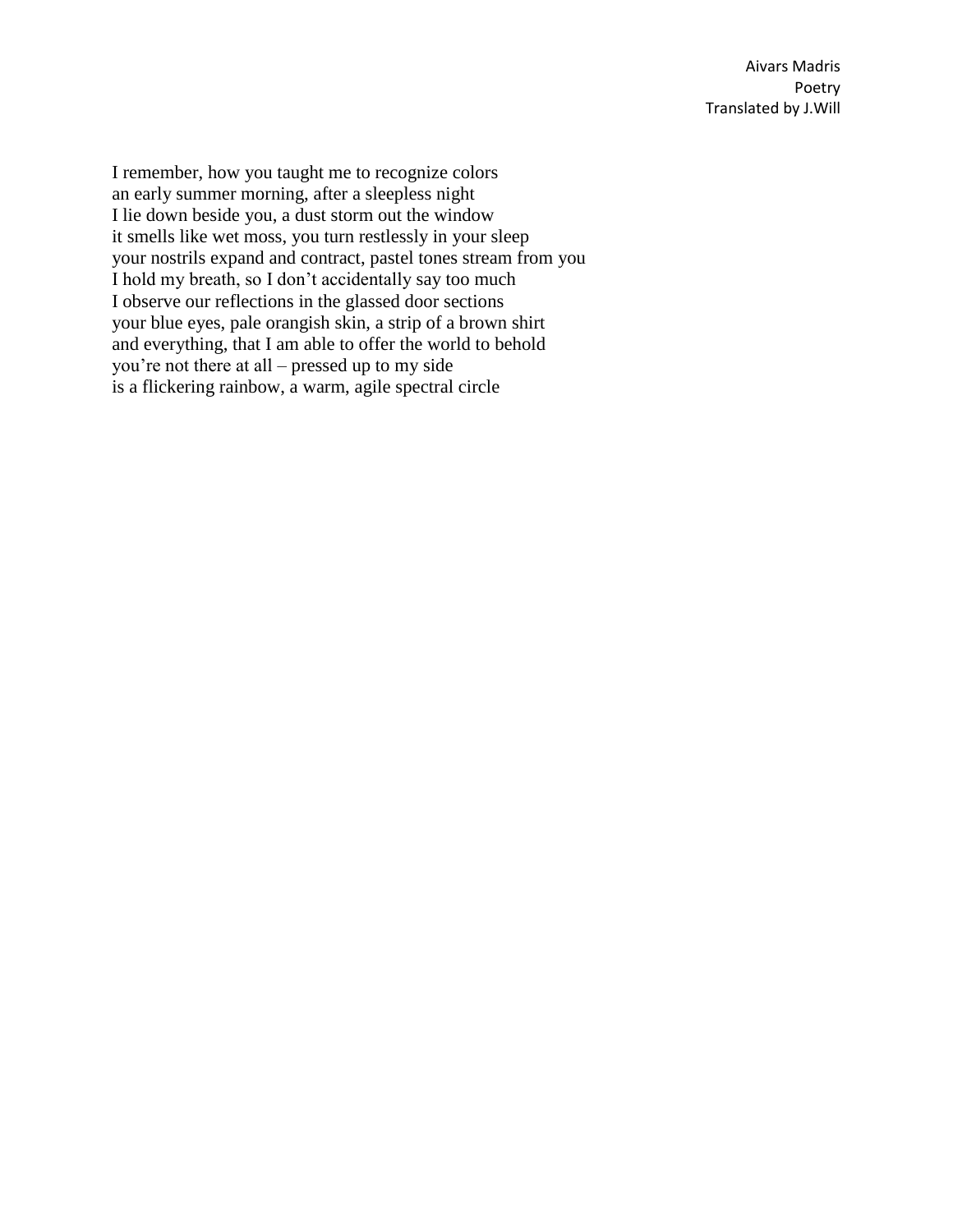# **A Toast near Kalpaks Bridge**

like cats in the rain we run under the bridge and popping it open we drink for all the trawlers written off in ruins and submarine shells dishonored by rust to the croaking seagulls and military helicopters in the city sky, we drink for the Tosmare shipyard repair shop, where my grandfather screwed up his liver with technical spirit, for the little tower, from which children like droplets shimmering in the sun in summer dive into the oily waters, we drink for the Zhiguli shell, which for years nobly wallowed in the depths, for the shards of bottles and cigarette butts on the channel's shores, for the eternally restless sea wind, damp and bitter like horseradish, we drink to the Russians on both sides of the bridge, we drink to the Latvians on both sides of the ocean and finally we drink to the hope that there will always be a bridge under which you can take refuge from trial and tribulation in hard times. cheers!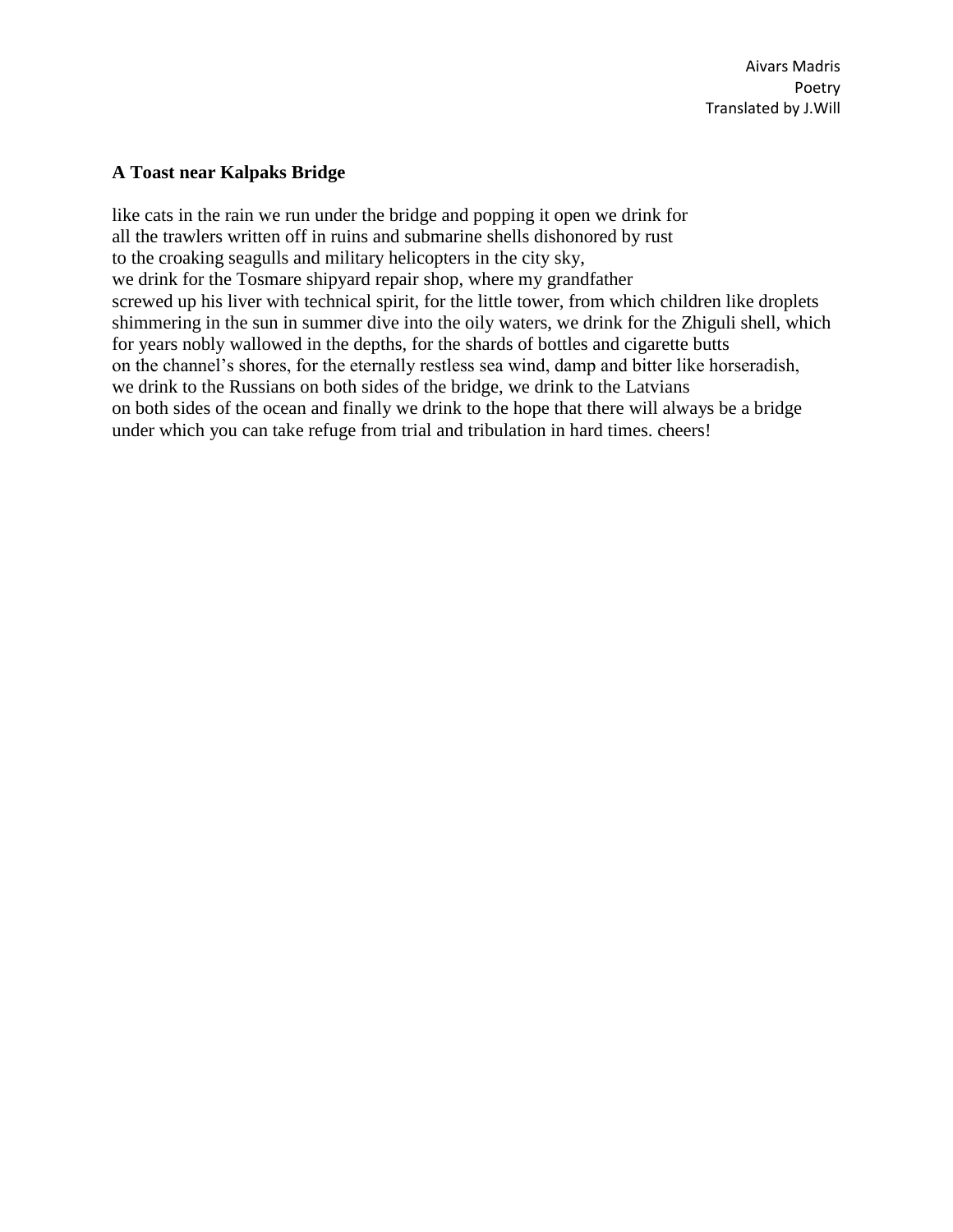#### **A Family Tradition**

my grandfather, sitting on the can, read *War and Peace*, read *The Brothers Karamazov* read Jēkabs Janševskis's best works and countless memoirs about the fates of people played out in wars.

my father, sitting on the can, was apparently in awe about my grandfather's accomplishments, which is why during that time he read *The Fisherman's Son*, he read *The Four Tank Drivers and a Dog*, he read all the stories about Sherlock Holmes, even those, that Doyle didn't write himself, after that he continued to read all that again without any sort of set system or any other serious objectives.

out of respect for their achievements each time, that I sit on the can, I have doubts about my choice of reading material – will I fulfill the hopes heaped upon me. or will these strange books in their eyes justify the years of my life spent in smelly solitude.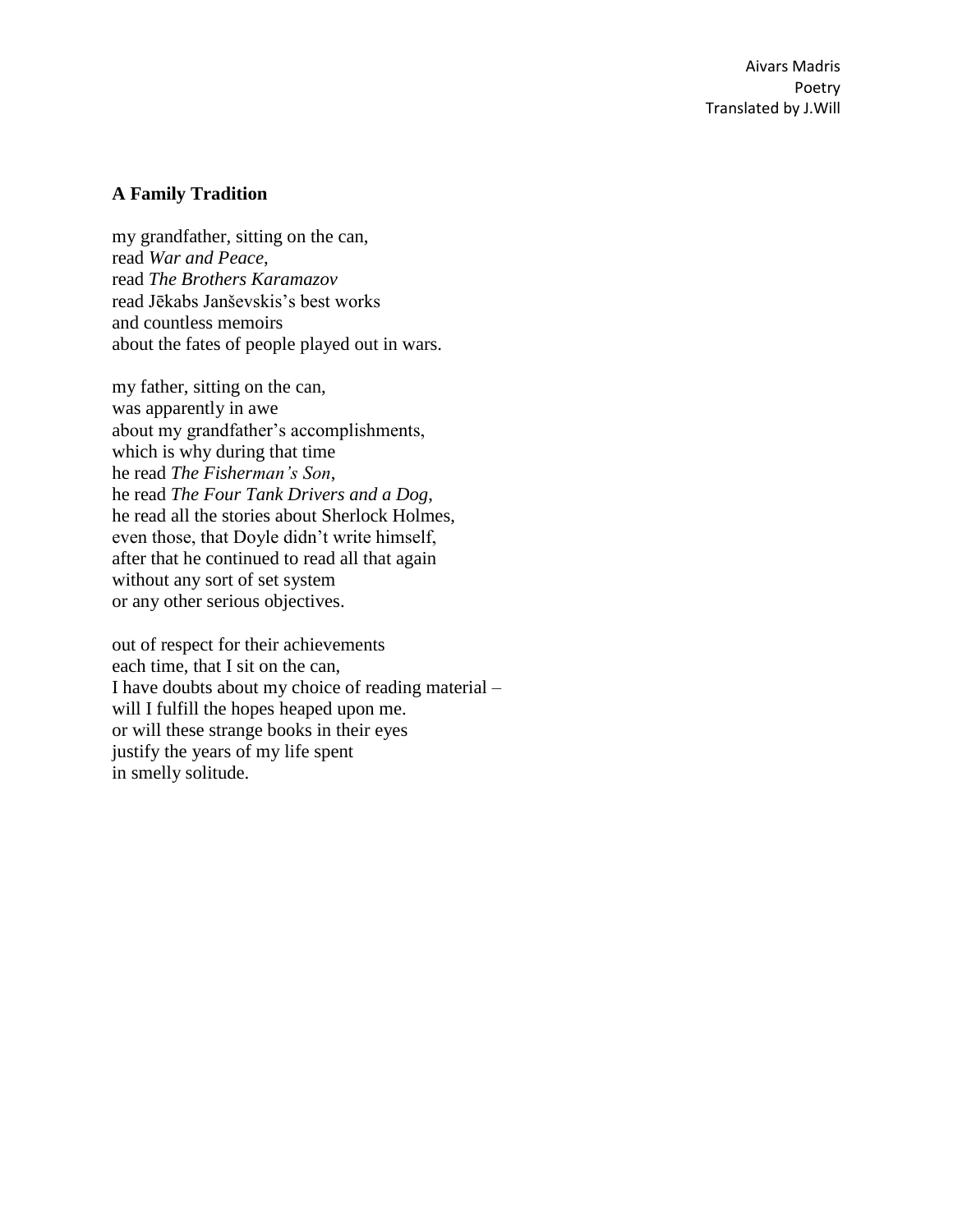#### **1993**

these memories are the scattered cigarette ashes, which dad's finger sweeps through the open window. they are smoke, which flows through his lips, the vertebra of his back relaxing in delight, an uncorked bottle of *Merkura* on the windowsill, the smell of paint and turpentine from the room, the sounds, which appear from light rock-in-roll on the radio. we both know, that mom is coming. a moment later the key will click and this scene will disappear from the screen of consciousness.

these memories are a carousel of cheap appetizers the intoxication of which vanishes in a second. banknotes burn in tall bonfires, caterpillar tracks grind up people's bodies, an enormous monster is gripping a tram wagon in its hands and trying to shake the colorful lego figure passengers out of it. then these images also fade out gradually, the television is covered in rosy streaks, and the VHS cassette bunches into a ball.

this poem is a little weird, so forgive me for this liberty, because that was an important year for me. I learned to swim like a dog, swear pretty well in Russian, free myself from unmotivated aggression, I also probably fell in love for the first time. it's possible something else noteworthy happened, but how could I ever remember all of it now?

That was my first year of school.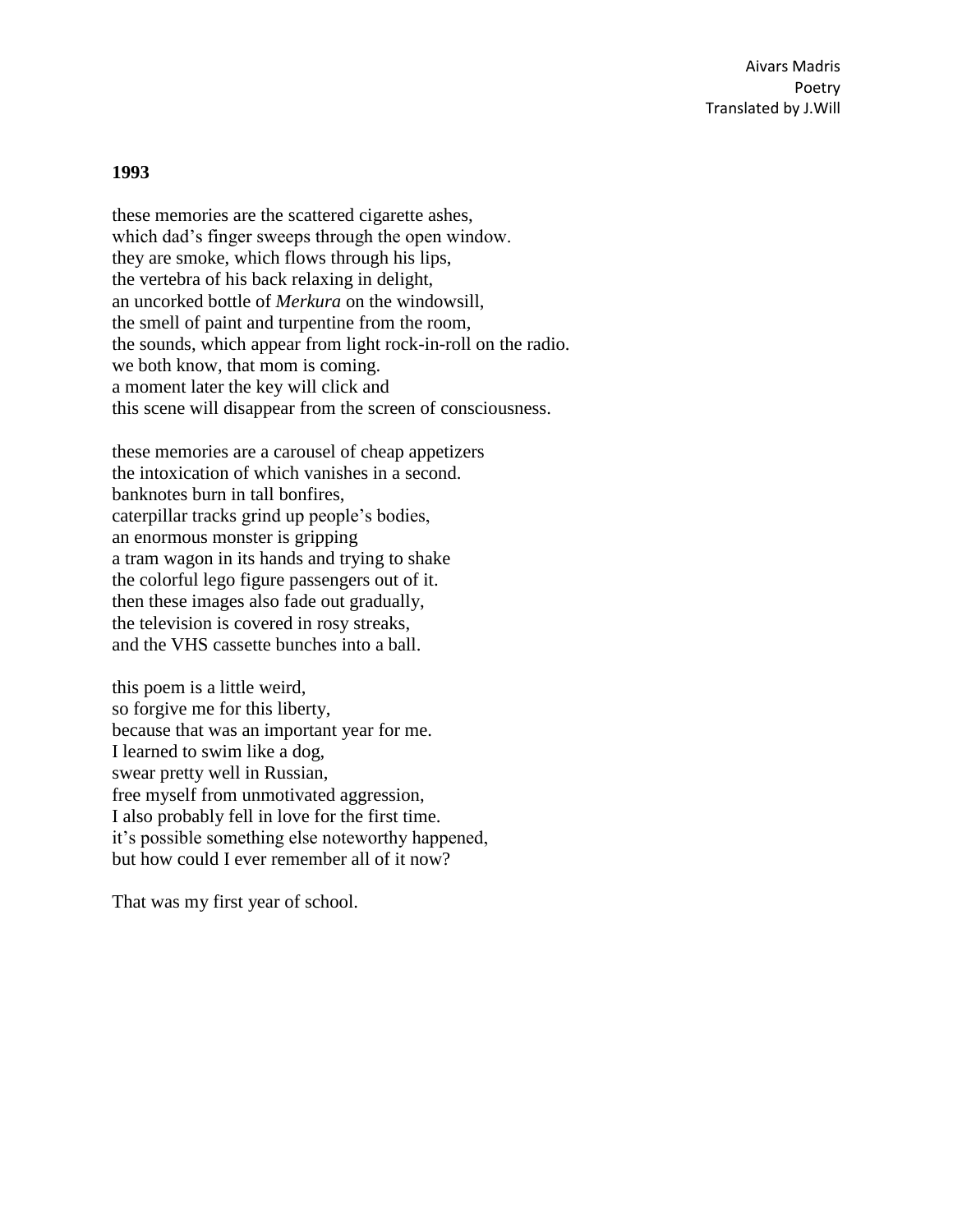# **The Boys from Liepāja**

# *For the C Class's bad apples*

We, the boys from Liepāja, Are like Klondike gold diggers on this morn'

### Olafs Gūtmanis

once we started off in school together, some went further, some stayed behind a bit - we heard the shot of the starting pistol separately. We got closer, we were shoulder to shoulder, but time mercilessly drove us further, and a child's awkward friendship is replaced by a maturity rooted by calculation.

we haven't met for a long time, we don't call each other, we don't write each other, just sometimes we click "like" on each other's family photos uploaded positively on facebook – because children, as the old saying goes, is good marketing, our lives run in parallel lines, which hardly are destined to cross.

we, the Liepāja boys, won't get the main roles, we won't save the day and we won't destroy the oligarchs' plans, we won't be legends, no one will write songs and novels about us, we won't be Klondike gold diggers. we will simply remain right here and live a quiet life.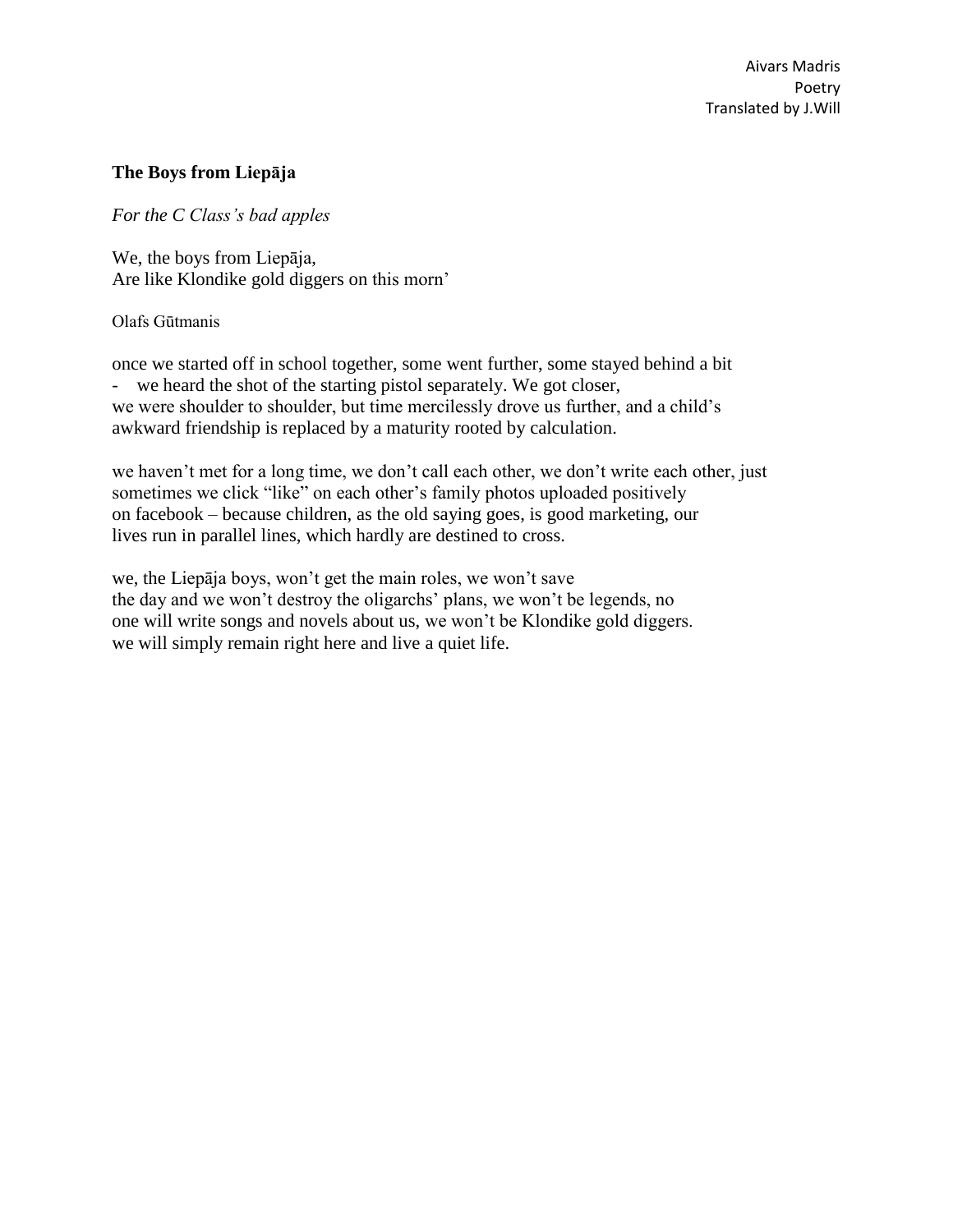# **A Dream About Kroma**

*after a motif of Monta Kroma and Patty Smith*

freshly ground coffee wafts in the little kitchen, breakfast quietly sizzles in a pan, I don't even notice, when she even came in, Monta's smoking on the balcony, her pink morning gown flutters in the wind in the distance the mouth of the Ventspils, a tanker sublimely rocks in the waves, the cranes are already worriedly busying themselves. They are waiting. "Hi, how did you sleep?" her eyes warm like little gas flames. "are you staying for coffee?" I have to be on the ship in ten minutes, you know that…" I rumple the jockey in my hands, my head hanging. guilty, guilty, what else did you expect… the mill of life grinds too strongly, you, my dear, you know very well yourself, that my door closes from the inside. "alright, then call me," she remains business-like as always, when it comes to say goodbye, her warm lips, the smell of *Kosmoss* and lilacs, which seethes in your brain, also when you go outside, in the July heat, I hum to myself, Jambalaya, my merry little girl, that tall and handsome sailor loves you, and, when I feel her burning stare, I push my hands into my pockets, so I don't turn back, better like that, my dear, better like that, perhaps once it will be meant for us to meet in May and live happily together in your little poetry notebook.